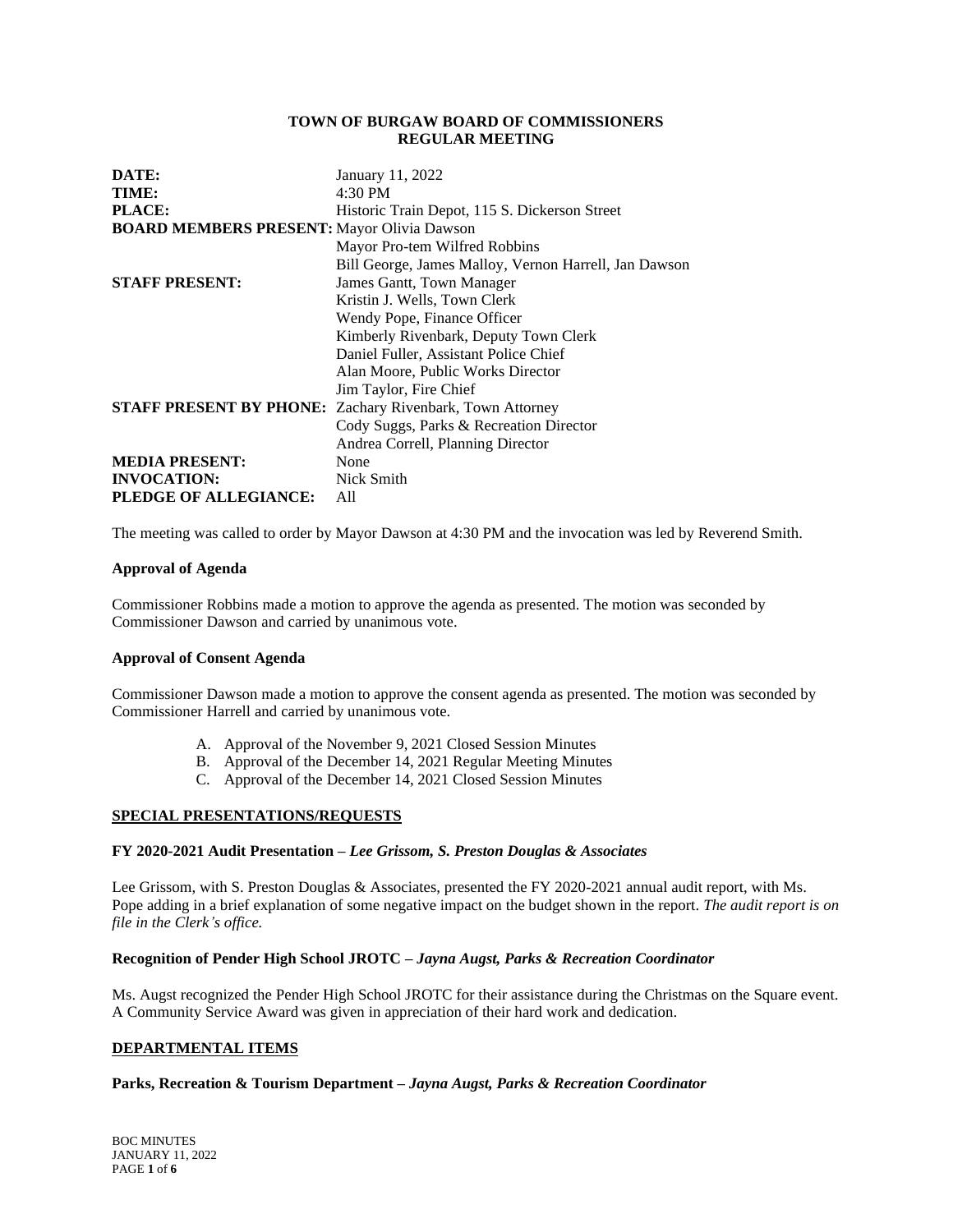### **Community House Policy Amendment**

Ms. Augst presented the recommended amendments to the board for the Community House Policy as previously discussed at the prior board meeting. Commissioner Harrell said, with the materials given, it does not seem like it will be a significant amount of money for the Parks & Recreation budget. He feels it would be better for us to provide the services to the citizens free of charge. Commissioner Robbins asked Commissioner Harrell if he means the citizens of Burgaw attend for free and charge non-residents. Commissioner Harrell confirmed yes, but it will be hard to distinguish between the two. Commissioner Harrell said he does not feel charging for these services will be a big hit to the Parks & Recreation budget. Commissioner Dawson said she thinks it has hurt them a little bit because staff has been trying to get programs off the ground but there are limited funds available to do so. Ms. Augst advised we currently charge anywhere between \$5-\$15 for various functions. She said senior bingo events are \$5 per person; paint classes are between \$10-\$15, only to cover the costs of materials and instructor fees. Commissioner Harrell mentioned the possibility of still allowing those who cannot pay to participate in the programs. However, he has concern on how these types of situations would determined. Ms. Augst said this has not happened in the past, but there is no way to determine their situation and would have to take their word for it. Commissioner Harrell said he feels that if a person cannot pay, chances are the person will not want to participate because it will put them in an embarrassing position of not being able to pay. He said he does not want to see it run this way. Commissioner Malloy said he does not see anything wrong with charging participants to cover the costs of having the programs.

After some discussion, Commissioner Harrell asked the board to consider as part of the fee process, to advertise that exceptions are made for those who cannot afford it. Commissioner Robbins said he has no problem with that as long as the arrangements were made prior to the program starting. There was discussion on how to determine who can and cannot afford to pay for the classes. Commissioner Robbins commented on perks for being a resident of town versus living out of the corporate limits. Attorney Rivenbark stated he does not want the town to get into a situation of requiring proof of one's income status. He recommends to create language similar to those not being able to pay, contact Parks & Recreation and take the person's word for it. If it becomes abused, then we may need to revisit the issue. Attorney Rivenbark stated he does not have a problem with allowing residents to receive free or lesser fee amounts because it would be a benefit of living in town.

Commissioner Robbins made a motion to approve the amendment as presented and for staff and the Attorney to create language as Commissioner Harrell mentioned above regarding the advertisement of events. The motion was seconded by Commissioner Harrell and carried by unanimous vote.

*Below is the amended excerpt from the Community House that was approved:*

*"…Use of the building for purposes of indirectly or directly selling products, services, collecting monies, donations, fees, etc. is prohibited. The Town of Burgaw reserves the right to collect funds for Town-sanctioned events. No participants shall be turned away from Town-sanctioned events based on inability to pay. The Town of Burgaw reserves the right to refuse any event. Maximum capacity for the building is 100 people (50 people sitting)."*

# **West Side Trail and Parks Plan - Discussion**

Mr. Suggs advised the West Side Trail & Parks Plan originally started years ago and would like to bring it back to the board for implementation using American Rescue Plan funding in the amount of \$350,000. He said staff plans to apply for PARTF funding to help offset the remaining costs associated with the project. Mr. Suggs said the plan was not finished years ago when it started; the action plan, maintenance and management portion of the plan, and the executive summary needs to be completed before it can be adopted by the board. Mr. Suggs advised staff have been working together to get the remainder portions of the project completed by the March deadline for PARTF review. The final submission is due May 2, 2022. Mr. Suggs gave an overview of what was done when the plan was originally started and what needs to be done before PARTF review. He advised part of the PARTF requirements is to hold community engagement sessions to receive public comments. The board was given a flyer with upcoming dates.

After Mr. Suggs reviewed the timeline of PARTF requirements, there were a few questions by the board. Commissioner Harrell asked who is responsible for the environmental review. Mr. Suggs advised the Army Corp of Engineers, local floodplain maps, historic preservation offices, ADA standards, and other resources would assist

BOC MINUTES JANUARY 11, 2022 PAGE **2** of **6**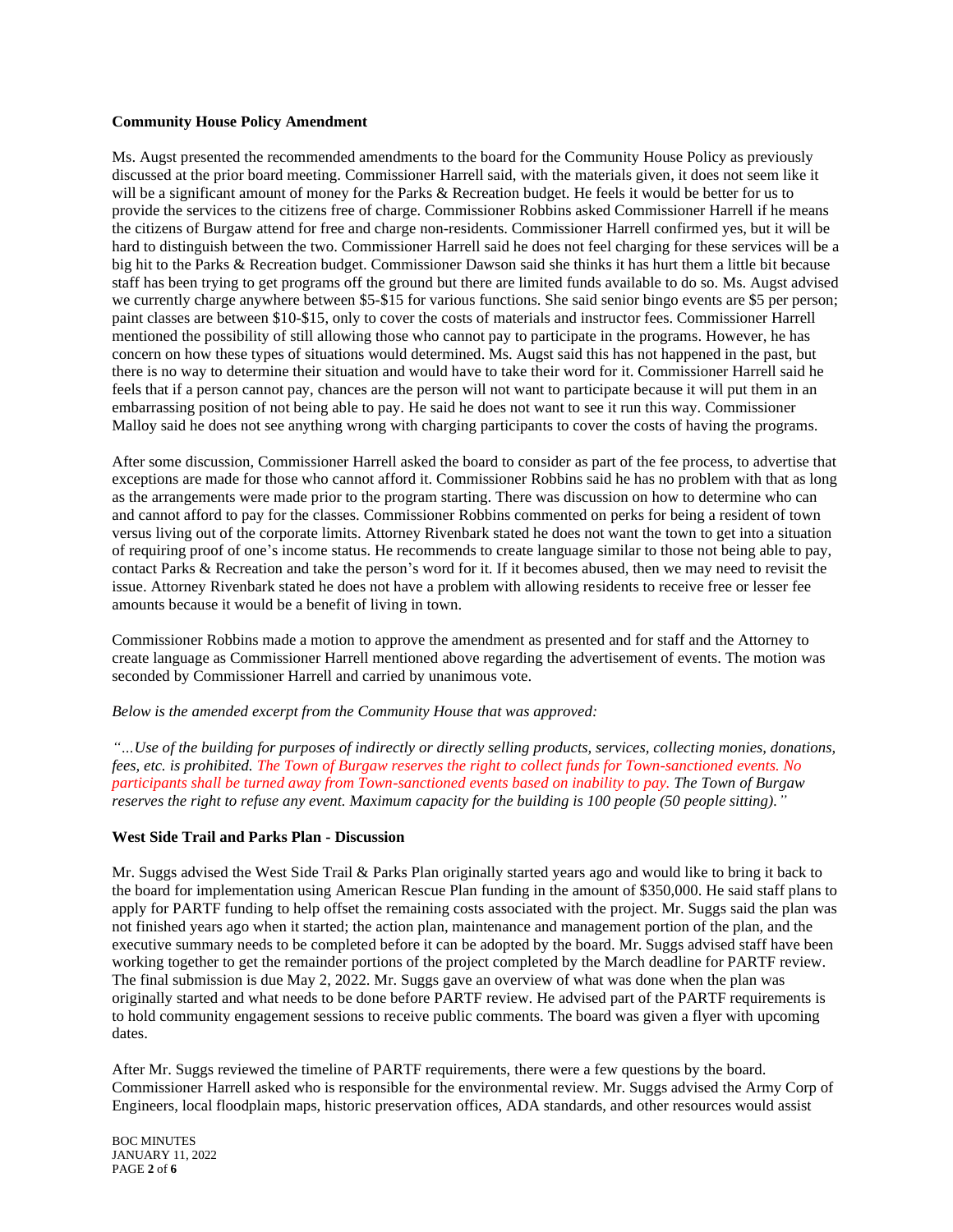with this aspect of the project. Commissioner Robbins asked if this portion of the trail would be specifically tied into the existing trail on the east side of town. Mr. Suggs said the tie in points will be on the north and south ends of Dickerson Street. Commissioner Robbins asked if everything is in place with NC DOT for crossing the railroad right-of-way. Mr. Gantt advised staff has already been in discussion with NC DOT and are working together on the project.

Commissioner Robbins made a motion to move forward with the proposal from the Parks & Recreation Department concerning the West Side Trail & Parks Plan. The motion was seconded by Commissioner Dawson and carried by unanimous vote.

#### **Finance Department –** *Wendy Pope, Finance Officer*

#### **Resolution 2022-01 Authorizing disposal of two police department vehicles as surplus property**

Ms. Pope presented Resolution 2022-01 as described below. Commissioner Harrell made a motion to approve Resolution 2022-01 as presented. The motion was seconded by Commissioner George and carried by unanimous vote.

#### **RESOLUTION 2022-01 AUTHORIZING DISPOSAL OF SURPLUS PROPERTY**

**WHEREAS**, the Town of Burgaw, North Carolina is the legal owner of one (1) 2017 Dodge Durango with VIN# 1C4RDJFG3HC642468 and one (1) 2013 Dodge Charger with VIN#2C3CDXAT4DH643332; and

**WHEREAS,** said equipment has been in service as law enforcement patrol vehicles since new, and due to high mileage and high maintenance and repair costs, it has been deemed inefficient to retain possession; and

**WHEREAS,** North Carolina General Statutes 160A-268 allows municipalities to surplus and dispose of property by adopting a resolution authorizing the sale; and

**WHEREAS,** it has been determined that each of these vehicles retain value; and

**WHEREAS,** the following regulations are designed to secure for the Town of Burgaw the fair market value for the property and to accomplish the disposal efficiently and economically; and

**WHEREAS**, pursuant to Article V Section 231 of the Town of Burgaw Code of Ordinances, the Town Manager may dispose of personal property when the item(s) has a value of less than \$5,000, is no longer required for the conducting of public business, and the interest of the Town is best served by the proposed disposal;

**NOW, THEREFORE, BE IT RESOLVED** by the Town of Burgaw Board of Commissioners that:

- *1. The Board of Commissioners does hereby decommission one (1) 2017 Dodge Durando with VIN# 1C4RDJFG3HC642468 and one (1) 2013 Dodge Charger with VIN#2C3CDXAT4DH643332 and does hereby declare this equipment to be surplus property;*
- *2. The Town of Burgaw will dispose of the personal property, valued less than \$30,000.00, by use of private negotiations and sale, as authorized under North Carolina General Statute 160A-266,-267.*

**ADOPTED this 11th day of January, 2022.**

#### **ITEMS FROM THE ATTORNEY –** *Zachary Rivenbark, Town Attorney*

Attorney Rivenbark stated he only had items for closed session.

### **ITEMS FROM MANAGER –** *James Gantt, Town Manager*

#### **FY 2022-2023 Annual Budget Calendar - Discussion**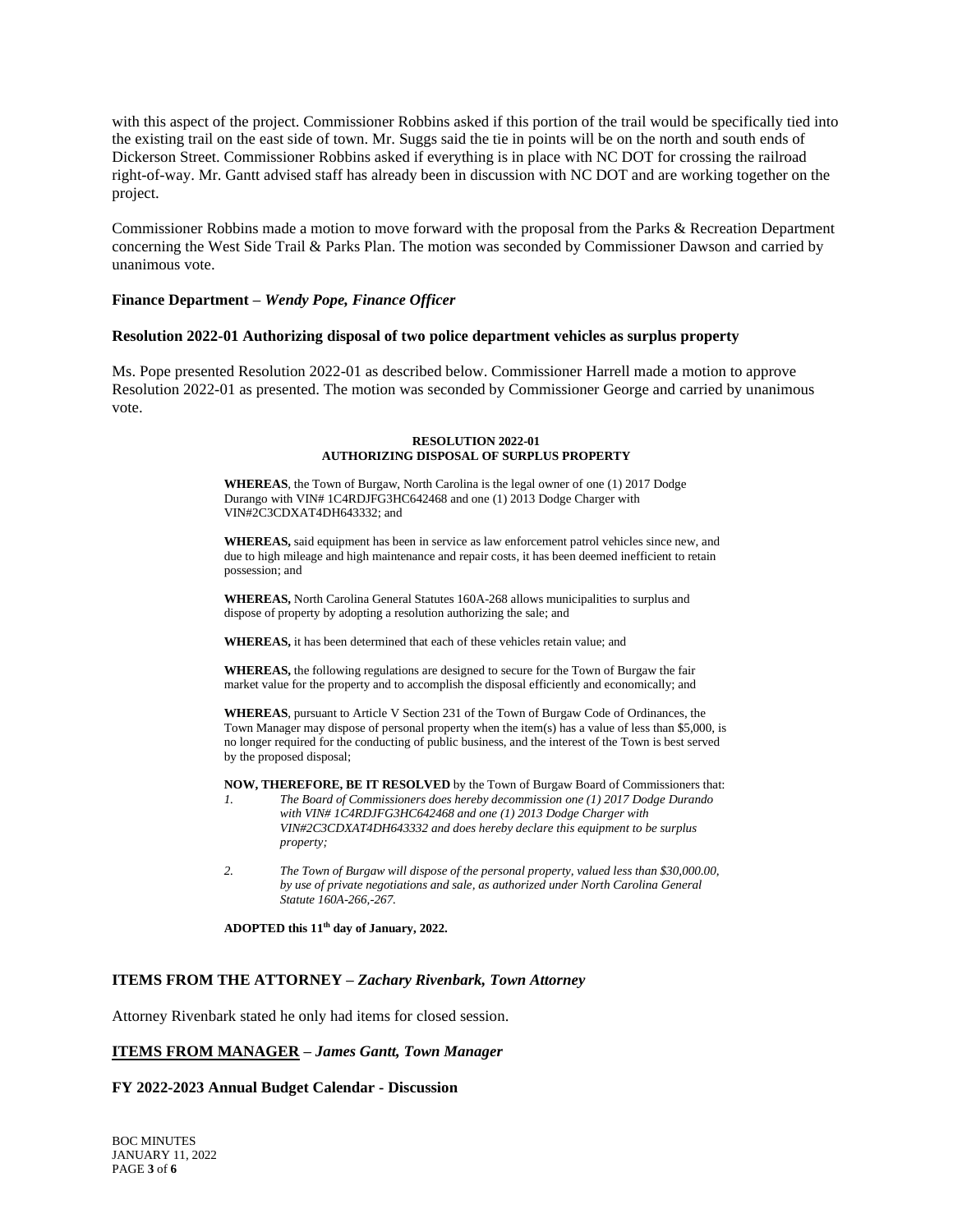Mr. Gantt presented the annual budget calendar for the upcoming fiscal year 2022-2023. He asked for a consensus on dates for the Strategic Thinking Retreat and the Budget Work Session. The Strategic Thinking Retreat was set for Tuesday, February 15, 2022 from 9:00 AM to 12:00 PM and Wednesday, February 16, 2022 from 9:00 AM to 12:00 PM. The Budget Work Session was set for Tuesday, April 26, 2022 from 9:00 AM to 12:00 PM. Commissioner Harrell requested Mr. Gantt to send out the agenda early for the retreat. Commissioner Dawson made a motion to approve the calendar as presented by Mr. Gantt with the addition of the above determined dates. The motion was seconded by Commissioner Harrell and carried by unanimous vote.

## **BREAK 5:26 PM-5:37 PM**

# **PUBLIC FORUM**

Jaliese Blackburn, Executive Director of the NC Blueberry Festival, requested a street closure for the upcoming NC Blueberry Festival Pancake Breakfast to be held on February 26, 2022. She advised this year's annual pancake breakfast will be take out/drive-thru only and will be held at the Burgaw Fire Department. Ms. Blackburn requested closure of East Bridgers Street between Walker Street and Wright Street from 7:00 AM to 1:00 PM on February 26, 2022. She advised the traffic will enter the parking lot on North Walker Street, across from the jail, and exit left on East Bridgers Street. Police Chief Hock has reviewed and approved the request. Commissioner Dawson made a motion to approve the street closure as requested by Ms. Blackburn. The motion was seconded by Commissioner Malloy and carried by unanimous vote.

## **CONTINUED ITEMS FROM THE MANAGER**

### **Courthouse Avenue Plan - Discussion**

Mr. Gantt gave an update on the Courthouse Avenue project. He reminded the board the plan includes improvements to the street, sidewalks and park. Mr. Gantt said WithersRavenel is currently completing the parking study. He also said there are different phases being proposed for the plan and wanted to get feedback from the board on their thoughts and ideas as the project progresses. Mr. Gantt advised the total cost proposed for the project is around \$2.7 million.

Commissioner Malloy voiced a couple of his concerns. He asked if the town has the \$2.7 million on hand or will it have to be borrowed. Mr. Gantt said this money is not on hand. Commissioner Malloy asked how valuable will this plan be for just that section of town compared to the whole town itself. He is concerned with spending this amount of money on Courthouse Avenue alone, and looking at what is needed for the other streets in town, such as Fremont Street and Wright Street.

Commissioner Harrell said from his perspective, most of the business people downtown support the project because they know it is the first step for redevelopment of the rest of town. He feels this is a way to make a start, by joining the two most historic buildings in the town, and making Courthouse Avenue a more attractive area for people to visit. He also said the park will be a big draw, and while people are visiting the park, they will visit other businesses.

Commissioner Robbins said he would vote tonight to spend the money and get the project done. He said this project is vital for the future of downtown Burgaw. It is the very center of town and he feels since he has been on the board that we have turned our backs to the heart of Burgaw. Commissioner Robbins said there have been a couple of issues during this process; the town has worked to acquire land in the park area and have been looking at underground utilities due to the sight of the utility poles down Courthouse Avenue. Commissioner Robbins said underground utilities is a big cost, but maybe we need to look at the possibility of making this happen. There was brief discussion regarding the underground utilities.

Mr. Gantt added WithersRavenel is currently seeking grant funding for the project. Commissioner Dawson asked if any of the American Rescue Plan money could be used towards the improvements of utilities. Mr. Gantt said the money could only be used for water and sewer lines, not electrical.

Commissioner Dawson asked if the board could hold a special meeting and have WithersRavenel come to talk about the project. Mr. Gantt will contact them and get this scheduled.

BOC MINUTES JANUARY 11, 2022 PAGE **4** of **6**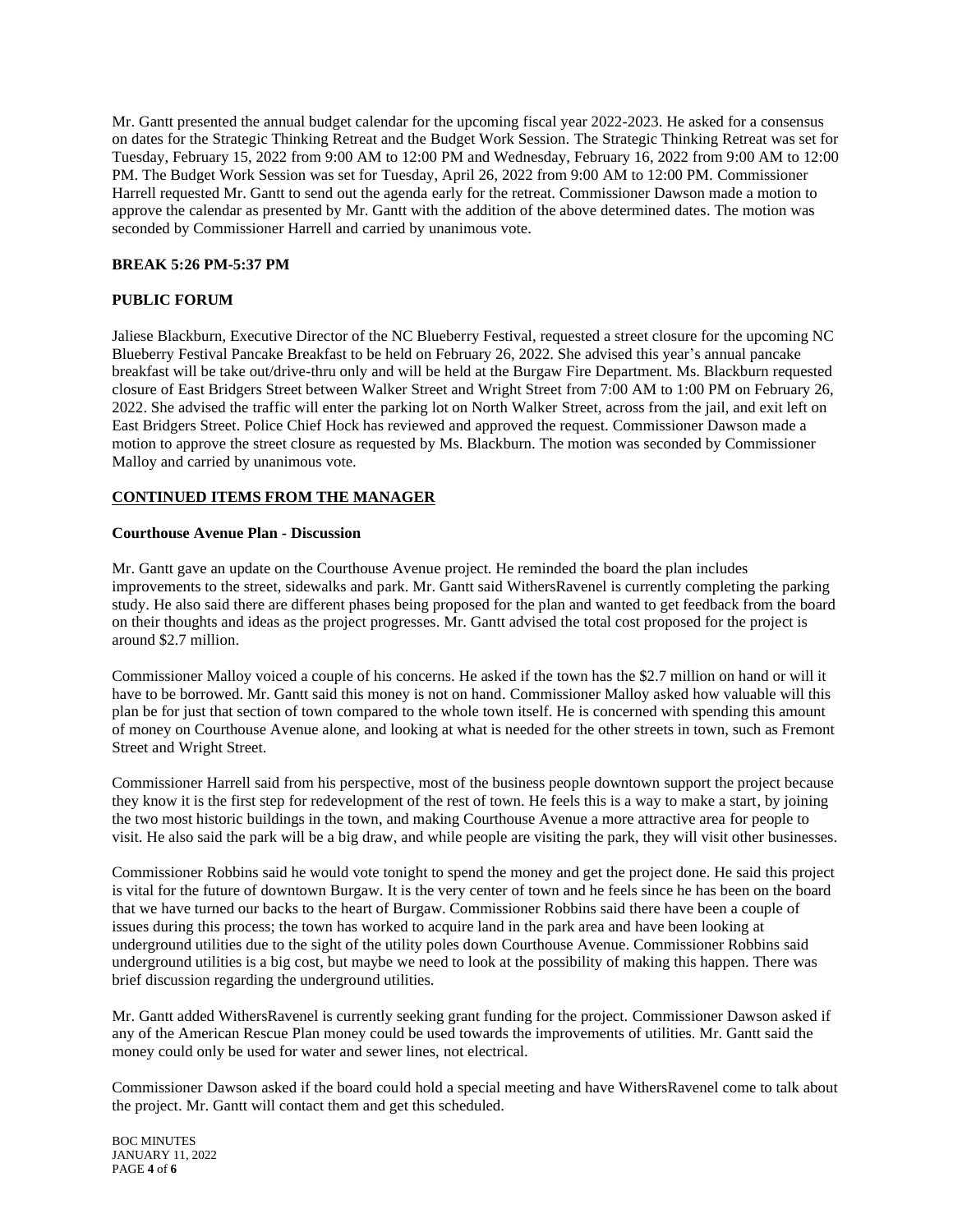Commissioner Harrell mentioned there was discussion in the past about separating the streetscape improvements from the park project. He was wandering if this would open up some PARTF funding for the improvements of the park area. Mr. Gantt said we could apply for PARTF funding for the park improvements, but the total project cost is cheaper than dividing out the two separate projects. Also, it would depend on how PARTF would look at a pocket park in a downtown area, versus them funding other types of projects. Mr. Gantt reminded the board that PARTF funding is being sought for the West Side Trail & Parks Plan so we would have to wait a year until we could apply for funding for the pocket park.

Commissioner Malloy asked if it was possible to hold a meeting with the business owners of Burgaw. Mr. Gantt said we can invite them to a special meeting. He reminded the board that a special meeting is scheduled with the Tourism Development Authority and we could invite the business owners. Commissioner Malloy thinks the board should meet with the business owners, to come together, discuss things, and for all to know there is open communication. He said the business owners will be a big part of what we are trying to accomplish with the Courthouse Avenue plan and downtown improvements.

## **Update on Current Town Projects**

Mr. Gantt advised staff continues to work on the Smith Street sewer project and the pump station one rehabilitation project. Documents are being prepared to submit for bid proposals.

Mr. Gantt said staff is working on the West Side Trail & Parks plan as Mr. Suggs presented earlier in the meeting. He advised staff is looking at route options on how to safely get pedestrians from the east side to the west side. Commissioner Harrell said he is more inclined to facilitate more foot traffic connecting the east and west sides of town.

Mr. Gantt commented on the Emergency Watershed Protection program and advised he met with the engineers on site recently. They are getting the final designs completed and hopes to bid out without the next couple of months.

Mr. Gantt gave an update on the renovation of the old EMS building. He said staff is getting all of the documents together that are required for the application to the LGC. He reminded the board of the special meeting scheduled for January 25, 2022 to approve financing documents.

# **ITEMS FROM MAYOR AND BOARD OF COMMISSIONERS**

### **Advisory Committee Appointment Considerations**

The board was given applications prior to the meeting to consider appointing members for two (2) regular openings and one (1) ETJ position on the Planning & Zoning Board, one (1) opening for the Parks & Recreation Advisory Committee, and one (1) opening for the Police Advisory Board.

Commissioner Harrell made a motion to appoint the only applicant that lives in the ETJ, Tiffanie Boswell, to fill the ETJ seat on the Planning & Zoning Board. The motion was seconded by Commissioner Dawson and carried by unanimous vote.

Commissioner Harrell made a motion to appoint Michael Pearsall to fill a vacant seat on the Planning & Zoning Board. The motion was seconded by Commissioner Malloy. Commissioners Dawson, George and Robbins voted "nay." Motion failed.

Commissioner George made a motion to appoint John Johnson to fill a vacant seat on the Planning & Zoning Board. The motion was seconded by Commissioner Robbins and carried by unanimous vote.

Commissioner Dawson made a motion to appoint Char-Lynn Robinson to fill the remaining vacant seat on the Planning & Zoning Board. The motion was seconded by Commissioner Harrell and carried by unanimous vote.